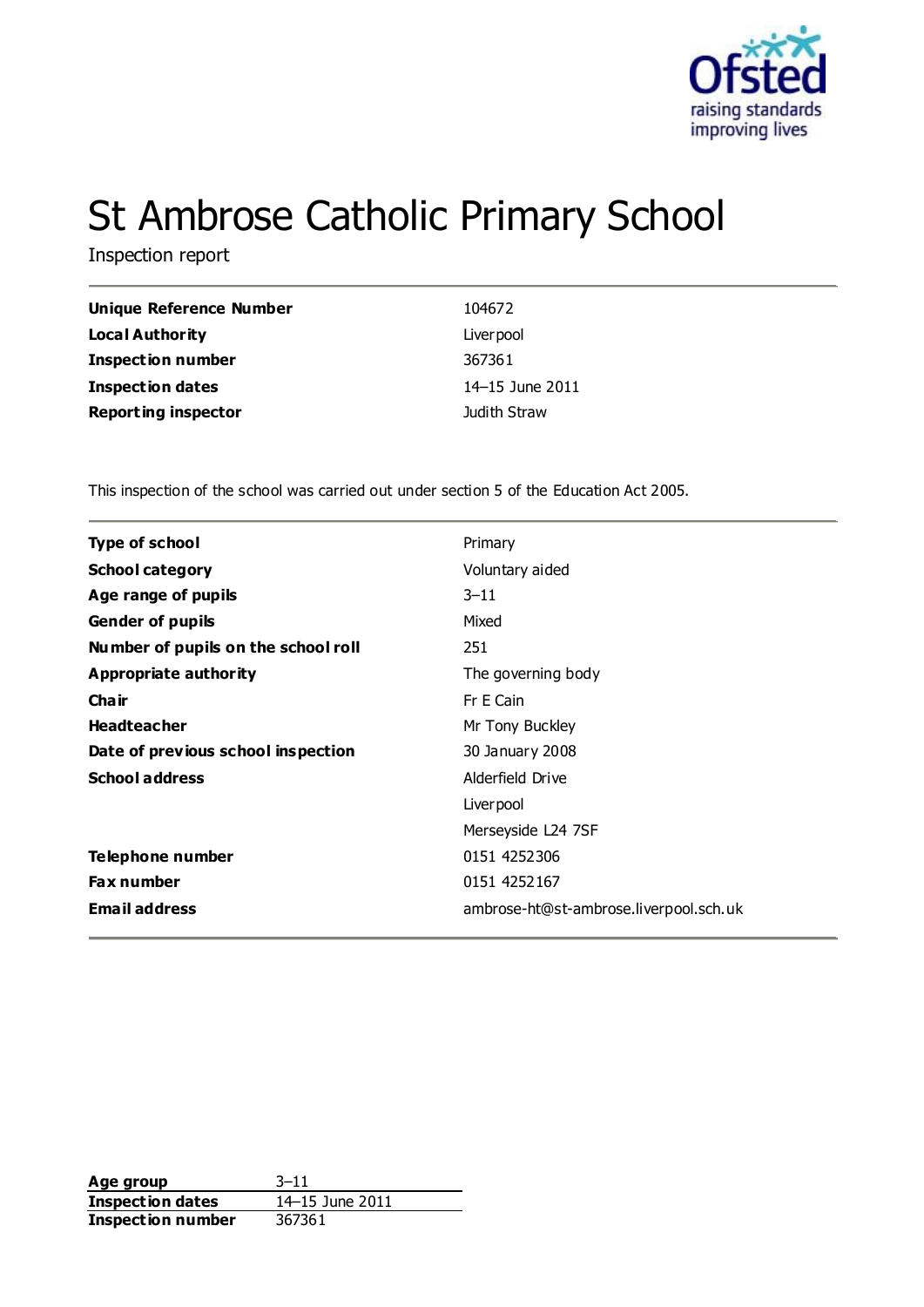The Office for Standards in Education, Children's Services and Skills (Ofsted) regulates and inspects to achieve excellence in the care of children and young people, and in education and skills for learners of all ages. It regulates and inspects childcare and children's social care, and inspects the Children and Family Court Advisory Support Service (Cafcass), schools, colleges, initial teacher training, work-based learning and skills training, adult and community learning, and education and training in prisons and other secure establishments. It assesses council children's services, and inspects services for looked after children, safeguarding and child protection.

Further copies of this report are obtainable from the school. Under the Education Act 2005, the school must provide a copy of this report free of charge to certain categories of people. A charge not exceeding the full cost of reproduction may be made for any other copies supplied.

If you would like a copy of this document in a different format, such as large print or Braille, please telephone 0300 123 4234, or email **[enquiries@ofsted.gov.uk](mailto:enquiries@ofsted.gov.uk)**.

You may copy all or parts of this document for non-commercial educational purposes, as long as you give details of the source and date of publication and do not alter the documentation in any way.

To receive regular email alerts about new publications, including survey reports and school inspection reports, please visit our website and go to 'Subscribe'.

Royal Exchange Buildings St Ann's Square Manchester M2 7LA T: 0300 123 4234 Textphone: 0161 618 8524 E: **[enquiries@ofsted.gov.uk](mailto:enquiries@ofsted.gov.uk)**

W: **[www.ofsted.gov.uk](http://www.ofsted.gov.uk/)**

© Crown copyright 2011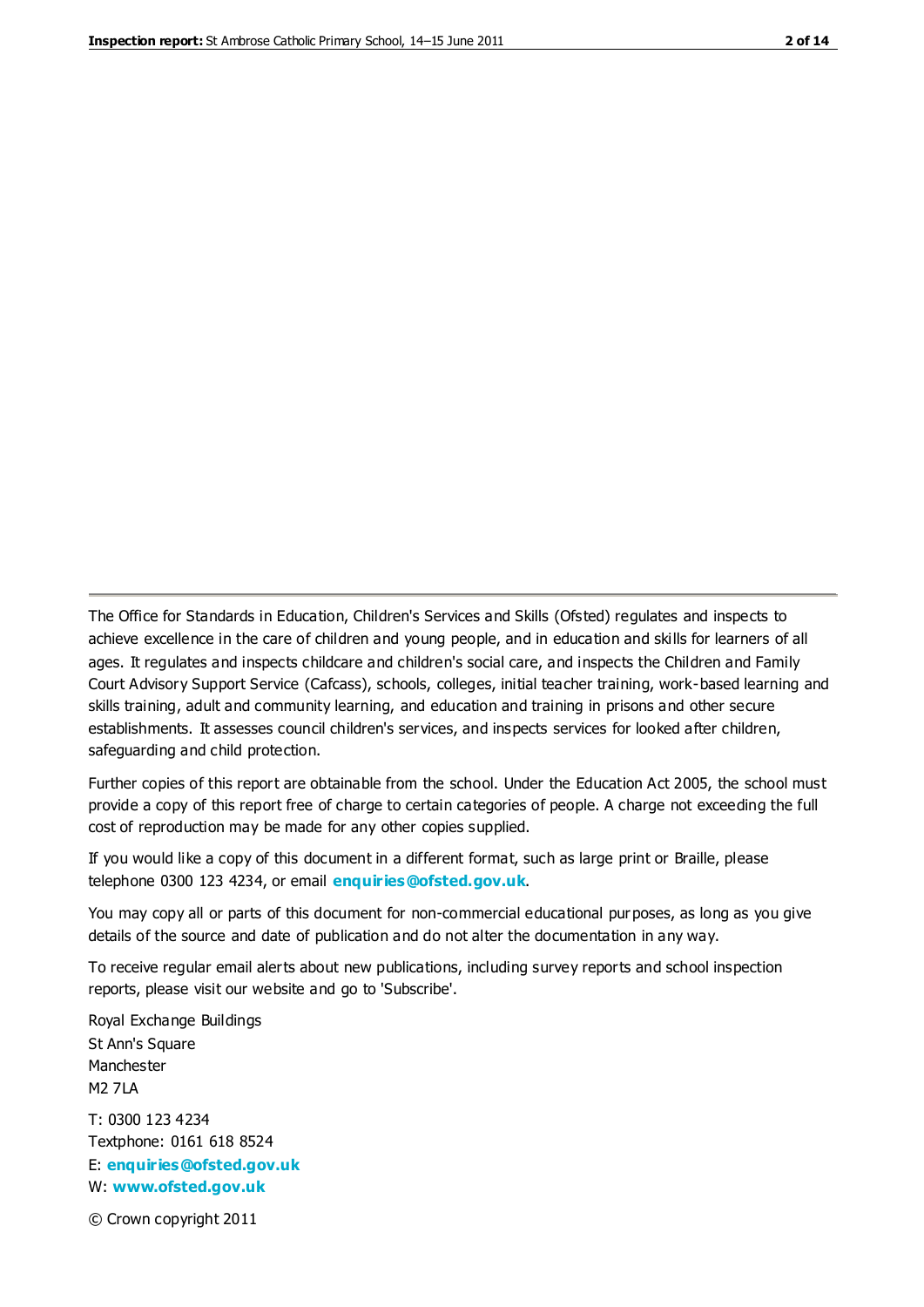# **Introduction**

This inspection was carried out by three additional inspectors. They visited 18 lessons and observed 10 teachers. They held meetings with pupils, members of staff, the learning support mentor, the educational welfare officer and representatives of the governing body. They observed the school's work and looked at a range of documents including the school improvement plan, monitoring and progress reports and safeguarding policies and procedures. They also looked at the school's tracking data to assess the progress made by all groups of pupils as well as the work in pupils' books. Inspectors analysed 84 questionnaires returned by parents and carers, and questionnaires returned by 33 staff and 91 pupils.

The inspection team reviewed many aspects of the school's work. It looked in detail at a number of key areas.

- $\blacksquare$  How well pupils' reading and writing skills are improving and the use pupils are making of their literacy skills in other subjects.
- The pace of learning in lessons throughout the school, particularly in Key Stage 1.
- The quality of pastoral provision.
- The effectiveness of the school's promotion of attendance.
- The effectiveness of the school's self-evaluation procedures and the contribution all leaders and managers make to school improvement.

# **Information about the school**

This is an average-sized primary school. The great majority of pupils are of White British heritage. The proportion of pupils who speak English as an additional language is below average but steadily increasing. Most of these pupils are Polish. The proportion of pupils known to be eligible for free school meals is nearly twice the national average. The percentage of pupils with special educational needs and/or disabilities is above average. The school holds numerous awards including Healthy School status, the School Travel plan award, National Clean Air award, Basic Skills Quality Mark and International School award.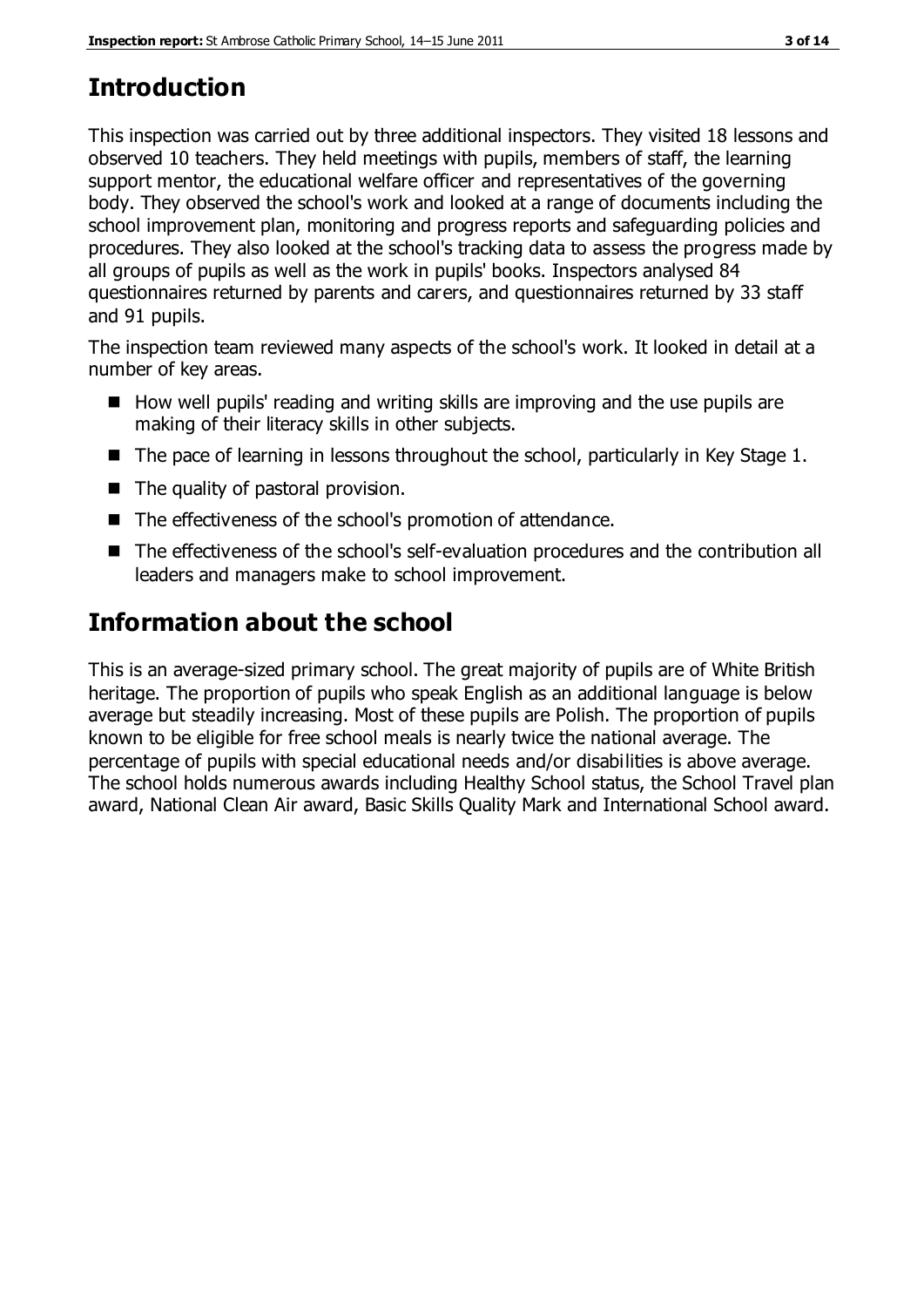# **Inspection judgements**

|  | Overall effectiveness: how good is the school? |  |  |  |  |
|--|------------------------------------------------|--|--|--|--|
|--|------------------------------------------------|--|--|--|--|

### **The school's capacity for sustained improvement 2**

## **Main findings**

This is a good school. It is a happy, vibrant and safe place for children to learn. Some aspects of its work are outstanding. Parents and carers are very positive about the school. One parent, speaking for many, wrote, 'All members of staff from the headteacher to the caretakers are very supportive and friendly...I would advise anyone to send their children here'. Inspectors found care, guidance and support to be outstanding. This is the foundation upon which pupils build their success and enjoyment of school. Adults know pupils very well and are alert to their needs. Pupils trust the staff, say they are confident that they are very safe in school and know that they will always be supported to overcome problems and be successful. Excellent pastoral care has led to outstanding outcomes for pupils in their understanding of healthy living and their spiritual, moral, social and cultural development.

By the end of Year 6, pupils reach average standards and in some years, for example in 2009, attainment was well above average. Pupils start school with skills well below what is expected and because of good and sometimes excellent teaching, and the school's nurturing ethos all pupils make at least good progress and achieve well. Pupils with special educational needs and/or disabilities and those who speak English as an additional language are very well supported, with the result that they make the same good and occasionally outstanding progress as that of others.

Teaching is consistently good and occasionally outstanding. Teachers plan lessons which are pacy, practical and engaging. Pupils relish working hard and rising to the challenges set. They receive high-quality feedback on their work and effective pointers on how to improve. The school is about to begin the process of reorganising the curriculum to take even more account of the important basic skills and to develop a more thematic and creative approach.

Outstanding leadership has been key to the school's success. A strong sense of purpose and determination drives things forward with middle managers taking an active role in evaluating the work of the school and designing improvements. Leaders and managers have an excellent awareness of what can be improved, for example, attendance, which is now average, and set a high priority on tackling any barriers to learning. Members of the governing body are fully supportive of the school while holding it to account. The strengths in leadership, improvements since the last inspection and the maintenance of some outstanding outcomes in pupils' personal development demonstrate good and sustainable capacity to improve further.

# **What does the school need to do to improve further?**

Further embed key skills across the curriculum by: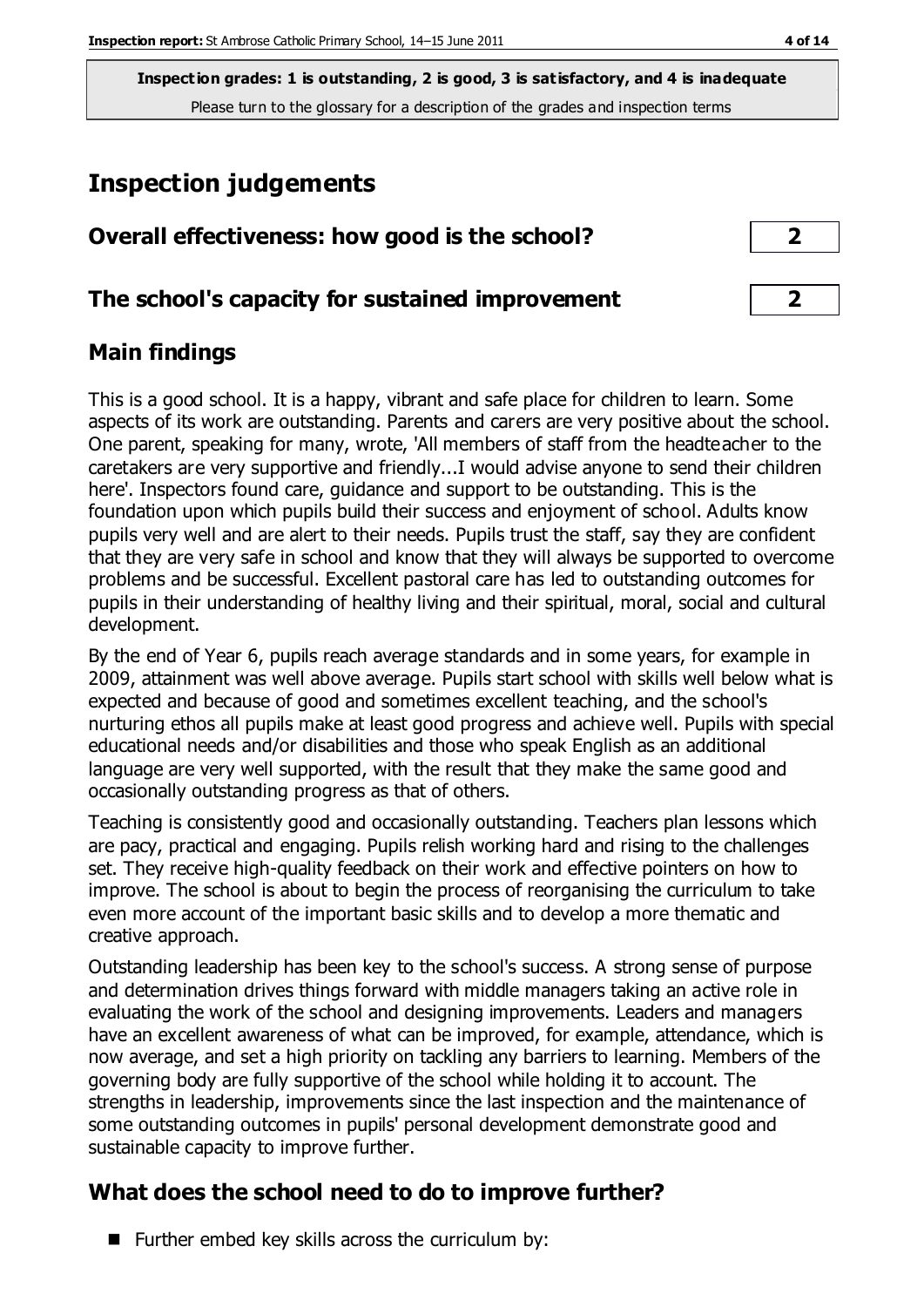- reinforcing pupils' technical writing skills such as punctuation and spelling
- setting higher expectations for the presentation of pupils' work
- developing the confidence of pupils in using mental mathematics
- devising a more structured approach to the teaching of calculation.
- Consolidate and build on recent improvements in attendance by:
	- $-$  keeping pupils involved in deciding how good attendance can be promoted
	- working with parents and carers to reduce the levels of absence for holidays during term-time.

#### **Outcomes for individuals and groups of pupils 2**

Pupils of all abilities, including those with special educational needs and/or disabilities, and those who speak English as an additional language, achieve well and make good progress because they feel safe and happy in school. In the past there has been a gap between the achievement of girls and that of boys but leaders have taken decisive action and the gap is rapidly narrowing. In all classes pupils work hard because they are clear about their targets and they want to please their teachers. They enjoy the challenges and targets set and are confident that they will be supported to reach them. Their eagerness to learn makes lessons buzz with excitement and activity and pupils are rightly proud of their progress.

Pupils' good and sometimes excellent behaviour and the excellent relationships between adults and pupils across the school ensure that lessons run smoothly and are enjoyable. Pupils have an excellent understanding of how to stay safe and healthy and many are involved in health promotion activities. They make a good contribution to their school community and enjoy working with other schools across the city. The school council plays an active role and two pupils regularly attend the school's parliament. The pupils are keen fundraisers and are always eager to help those beyond their school who may need support. Pupils have a strong sense of responsibility to the community and are becoming active young citizens. Their well-developed social skills are an asset to pupils, but while attendance remains average and attainment is average, preparation for future economic well-being is satisfactory.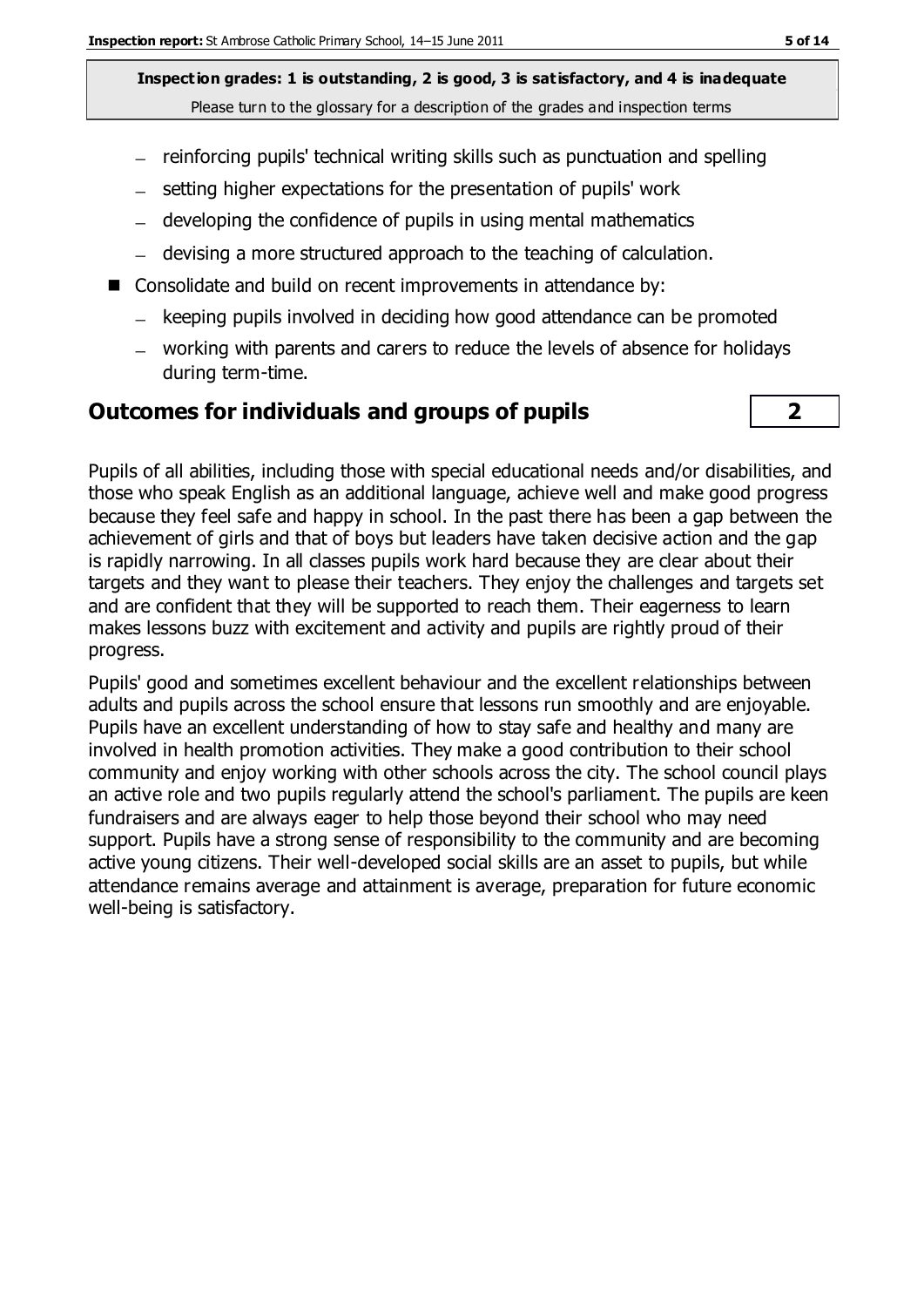**Inspection grades: 1 is outstanding, 2 is good, 3 is satisfactory, and 4 is inadequate**

Please turn to the glossary for a description of the grades and inspection terms

These are the grades for pupils' outcomes

| Pupils' achievement and the extent to which they enjoy their learning                                                     | $\overline{\mathbf{2}}$ |
|---------------------------------------------------------------------------------------------------------------------------|-------------------------|
| Taking into account:<br>Pupils' attainment <sup>1</sup>                                                                   | 3                       |
| The quality of pupils' learning and their progress                                                                        | $\mathcal{P}$           |
| The quality of learning for pupils with special educational needs and/or disabilities<br>and their progress               | $\overline{2}$          |
| The extent to which pupils feel safe                                                                                      | 1                       |
| Pupils' behaviour                                                                                                         | 2                       |
| The extent to which pupils adopt healthy lifestyles                                                                       | 1                       |
| The extent to which pupils contribute to the school and wider community                                                   | 2                       |
| The extent to which pupils develop workplace and other skills that will contribute to<br>their future economic well-being | 3                       |
| Taking into account:<br>Pupils' attendance <sup>1</sup>                                                                   | 3                       |
| The extent of pupils' spiritual, moral, social and cultural development                                                   | 1.                      |

<sup>1</sup> The grades for attainment and attendance are: 1 is high; 2 is above average; 3 is broadly average; and 4 is low

# **How effective is the provision?**

Good teaching is based on thorough and detailed planning which takes account of each pupil's previous learning. Lessons have pace and variety and often include a good range of practical activities. This keeps pupils motivated and working hard. Very good use is made of modern technologies to add interest to lessons. Teachers know their pupils well and have a good understanding of what interests them. For example in Year 6, pupils were engrossed in writing articles about the London Blitz in 1941 while working as teams of news reporters with some playing the role of editors. When teaching is outstanding the level of challenge is very high. In all classes teaching assistants make a very good contribution to learning because they are highly-skilled, well-prepared and ensure that pupils learn and think for themselves. Support for pupils who are at an early stage in learning English is strong, as is the support for pupils with special educational needs and/or disabilities. Assessment was an issue at the last inspection but it has now become a strength. Marking is always good and often exemplary because it tells pupils exactly how well they have achieved and what they need to do next to improve. Sometimes, however, teachers have lower expectations for the presentation of pupils' work and accept weaker spelling and grammar.

The curriculum provides effective opportunities for learning. The school has plans to further develop the cross-curricular approach so that subjects are linked together more effectively and contribute more to the reinforcement of key skills. Leaders are aware of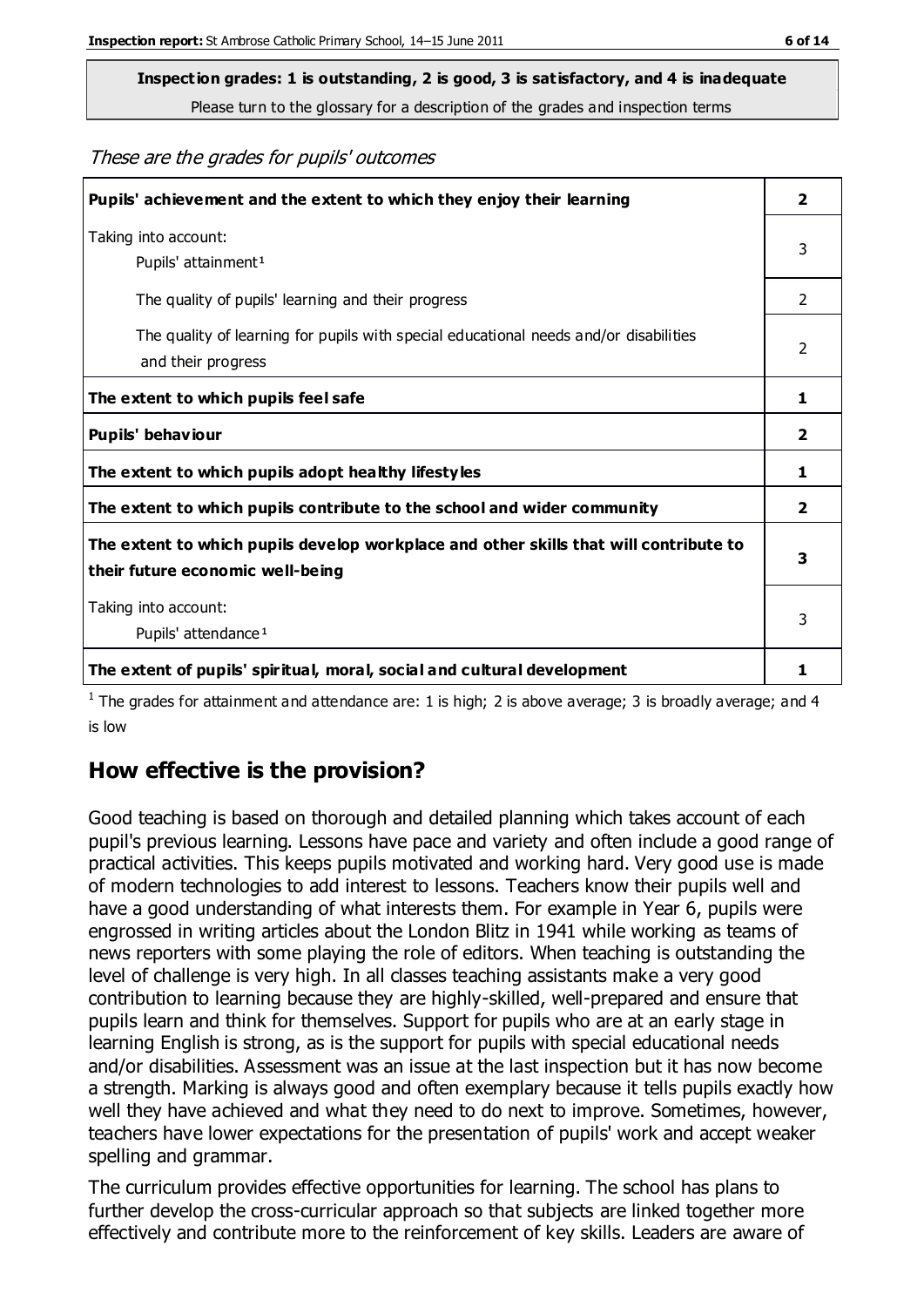the need to develop pupils' confidence in numeracy and are developing a strategy to ensure numeracy objectives occur across the curriculum. Pupils enjoy a wide variety of enrichment opportunities relating to arts, drama, music and sport. Residential visits are available for most year groups. Information and communication technology (ICT) is promoted well in all subjects and pupils develop good computer skills. International School status is broadening pupils' horizons and all classes learn Spanish. Through religious education and termly 'Other Faith Weeks' pupils learn about religions and cultures other than their own.

Staff know pupils very well and as a result, provide outstanding care. Nearly all parents and carers confirm this. Care is not limited to nurturing those pupils whose circumstances may make them vulnerable. There is a culture of respect that infuses every aspect of this school. Targeted support ensures that all pupils who receive it are better able to achieve and their progress accelerates. Transition arrangements enable pupils to move easily and happily into new classes. Strong partnerships support pupils' learning. The school works hard to promote attendance and punctuality with increasing success.

| The quality of teaching                                                                                    |  |
|------------------------------------------------------------------------------------------------------------|--|
| Taking into account:<br>The use of assessment to support learning                                          |  |
| The extent to which the curriculum meets pupils' needs, including, where relevant,<br>through partnerships |  |
| The effectiveness of care, guidance and support                                                            |  |

These are the grades for the quality of provision

# **How effective are leadership and management?**

The headteacher and assistant headteachers lead by example and model clear expectations of best practice for all staff. The setting of challenging academic targets and those for improving attendance fittingly reflect their ambition. Leadership at all levels has been developed well. There is a common sense of purpose so that all staff are keen to play a role in helping to improve the school. Middle leaders regularly take part in monitoring, observations of lessons and marking and scrutiny of pupils' work. This has helped to improve teaching and so raised outcomes for pupils. Teachers are open to new ideas and always seek to add new challenge or excitement to learning. The school's selfevaluation is accurate and is robustly supported by a sophisticated tracking system which has enabled the school to maintain some outstanding outcomes and ensure good and sometimes excellent progress for all pupils, whatever their background or ability. The gap between the performance of boys and girls is narrowing rapidly and the school does not tolerate discrimination of any kind. For these reasons the school's promotion of equal opportunities is excellent.

The governing body is well-informed on all aspects of school life and takes very seriously its responsibilities to ensure that the school fully meets the requirements for safeguarding children and has good systems for ensuring the health and safety of pupils and staff. Management of risk is well-established in the curriculum.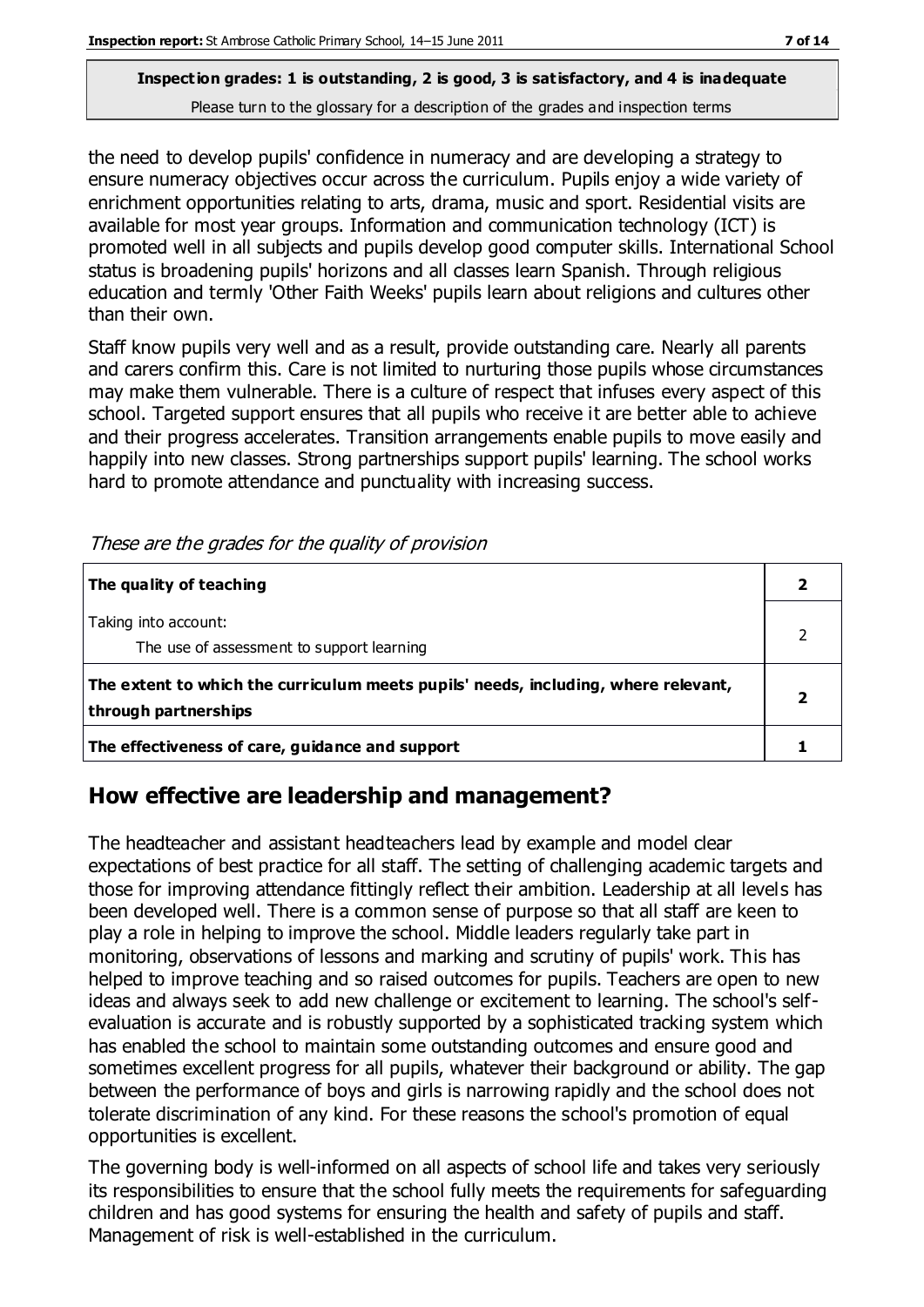The school enjoys good relationships with parents and carers and exploits to the full a range of partnerships to support pupils' learning and well-being. The inclusive and caring ethos of the school promotes a cohesive school community which confidently reaches out to the local, as well as wider communities. The school has international links with Poland and Africa. The school deploys its resources well and achieves good outcomes for pupils so that it provides good value for money.

These are the grades for leadership and management

| The effectiveness of leadership and management in embedding ambition and driving<br>improvement                                                                  |                |
|------------------------------------------------------------------------------------------------------------------------------------------------------------------|----------------|
| Taking into account:<br>The leadership and management of teaching and learning                                                                                   |                |
| The effectiveness of the governing body in challenging and supporting the<br>school so that weaknesses are tackled decisively and statutory responsibilities met |                |
| The effectiveness of the school's engagement with parents and carers                                                                                             | 2              |
| The effectiveness of partnerships in promoting learning and well-being                                                                                           | $\overline{2}$ |
| The effectiveness with which the school promotes equality of opportunity and tackles<br>discrimination                                                           | 1.             |
| The effectiveness of safeguarding procedures                                                                                                                     | $\mathbf{2}$   |
| The effectiveness with which the school promotes community cohesion                                                                                              | 2              |
| The effectiveness with which the school deploys resources to achieve value for money                                                                             | 2              |

# **Early Years Foundation Stage**

Children flourish in the Early Years Foundation Stage which comprises the Nursery and Reception classes. The great majority of children enter with skills well below those expected, particularly in communication, language and literacy. They make good progress in most areas to reach broadly average attainment by the time they enter Year 1 but with weaknesses in reading, writing and calculation. Children are encouraged to make decisions about their learning, for instance in role-play where they pretend to be film directors and they develop very positive attitudes to learning. Relationships are very strong, children are happy and enthusiastic and behaviour is excellent.

The very effective collaboration between the Nursery and Reception teachers effectively promotes good learning and progress. Indoor and outdoor environments are vibrant and stimulating with a wide range of activities linked to the main teaching focus. Planning is shared and differentiated with an appropriate split between times when adults lead activities and times when children can choose their own activities. Adults are good at questioning children to extend their learning. Teaching assistants play an important role but sometimes are not used effectively to promote greater challenge. Children's progress is closely monitored through frequent observations and regular assessment.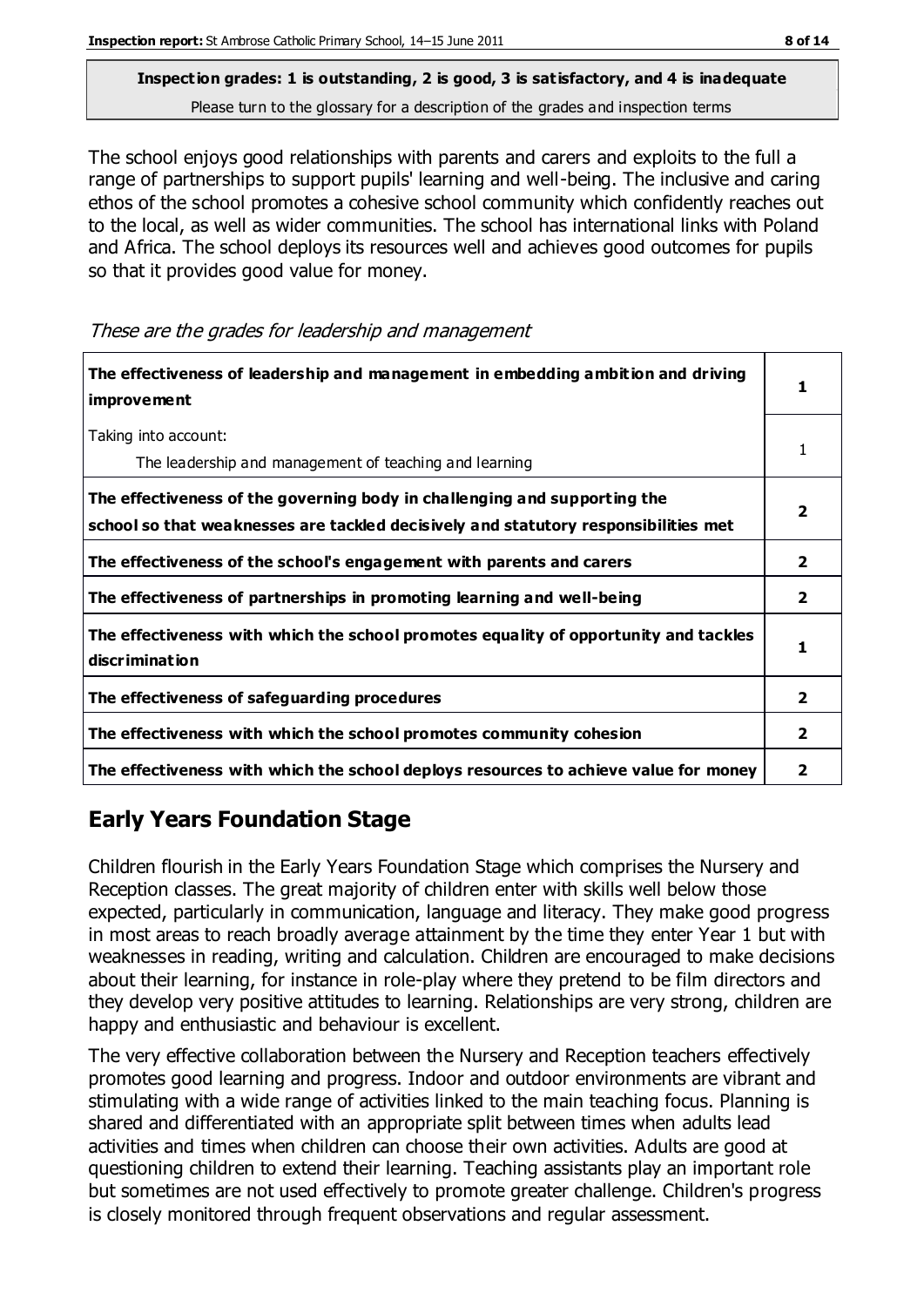# **Inspection grades: 1 is outstanding, 2 is good, 3 is satisfactory, and 4 is inadequate**

Please turn to the glossary for a description of the grades and inspection terms

Leaders and managers are focused on achieving the best they can for children and ensuring good progress. Parents and carers are fully involved in contributing to their children's learning through weekly log books and regular newsletters. Links with other providers are positive and proactive and ensure the safety and well-being of children. Leaders have a clear understanding of areas for development and there is good collaboration between all adults. They are working towards formalising an action plan to develop greater consistency in the tracking systems used by Nursery and Reception classes.

These are the grades for the Early Years Foundation Stage

| Overall effectiveness of the Early Years Foundation Stage                             |  |
|---------------------------------------------------------------------------------------|--|
| Taking into account:<br>Outcomes for children in the Early Years Foundation Stage     |  |
| The quality of provision in the Early Years Foundation Stage                          |  |
| The effectiveness of leadership and management of the Early Years Foundation<br>Stage |  |

# **Views of parents and carers**

The very large majority of parents and carers who responded to the questionnaire were very positive in their praise of the school. There was particular mention by several parents and carers of their appreciation of the enthusiasm and dedication of the staff and the quality of school leadership. A very small minority felt that more-able pupils might be held back so that class support could be given to lower-ability pupils. Inspectors endorse the positive views of the parents and carers and found that lessons are differentiated well so that more-able pupils receive the right level of challenge to stretch them.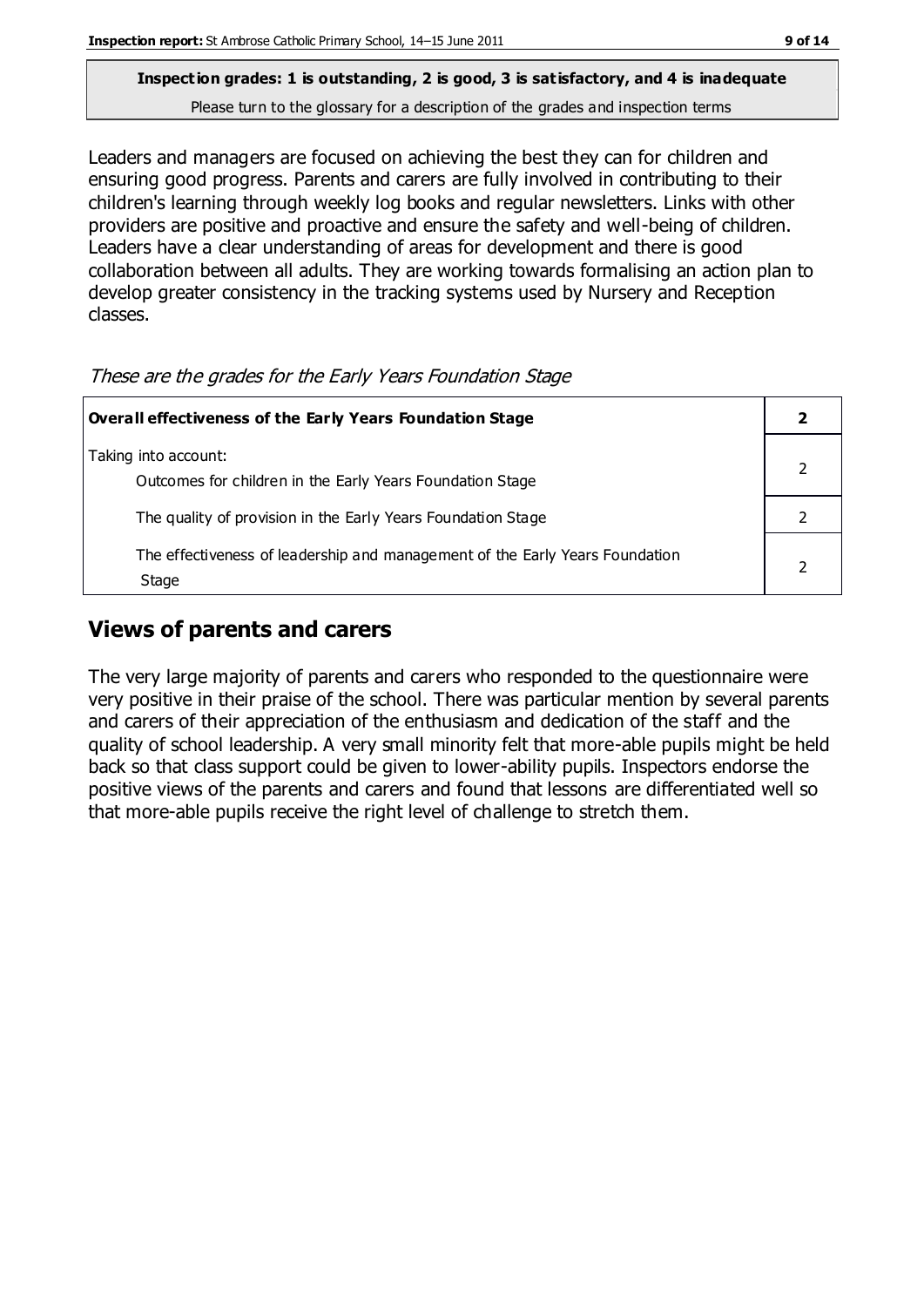#### **Responses from parents and carers to Ofsted's questionnaire**

Ofsted invited all the registered parents and carers of pupils registered at St Ambrose Catholic Primary School to complete a questionnaire about their views of the school.

In the questionnaire, parents and carers were asked to record how strongly they agreed with 13 statements about the school.

The inspection team received 84 completed questionnaires by the end of the on-site inspection. In total, there are 251 pupils registered at the school.

| <b>Statements</b>                                                                                                                                                                                                                                       | <b>Strongly</b><br>agree |               | <b>Agree</b> |                         | <b>Disagree</b> |                | <b>Strongly</b><br>disagree |               |
|---------------------------------------------------------------------------------------------------------------------------------------------------------------------------------------------------------------------------------------------------------|--------------------------|---------------|--------------|-------------------------|-----------------|----------------|-----------------------------|---------------|
|                                                                                                                                                                                                                                                         | <b>Total</b>             | $\frac{1}{2}$ | <b>Total</b> | $\mathbf{O}/\mathbf{o}$ | <b>Total</b>    | $\frac{1}{2}$  | <b>Total</b>                | $\frac{1}{2}$ |
| My child enjoys school                                                                                                                                                                                                                                  | 64                       | 76            | 19           | 23                      | 0               | $\mathbf 0$    | $\mathbf 0$                 | $\mathbf 0$   |
| The school keeps my child<br>safe                                                                                                                                                                                                                       | 58                       | 69            | 25           | 30                      | 0               | $\mathbf 0$    | $\mathbf{1}$                | $\mathbf{1}$  |
| My school informs me about<br>my child's progress                                                                                                                                                                                                       | 42                       | 50            | 38           | 45                      | 3               | 4              | $\mathbf 0$                 | $\mathbf 0$   |
| My child is making enough<br>progress at this school                                                                                                                                                                                                    | 44                       | 52            | 37           | 44                      | $\mathbf{1}$    | 1              | $\mathbf{1}$                | $\mathbf{1}$  |
| The teaching is good at this<br>school                                                                                                                                                                                                                  | 60                       | 71            | 24           | 29                      | 0               | 0              | $\mathbf 0$                 | $\mathbf 0$   |
| The school helps me to<br>support my child's learning                                                                                                                                                                                                   | 55                       | 65            | 25           | 30                      | $\overline{2}$  | $\overline{2}$ | 1                           | $\mathbf{1}$  |
| The school helps my child to<br>have a healthy lifestyle                                                                                                                                                                                                | 59                       | 70            | 24           | 29                      | 0               | 0              | $\mathbf 0$                 | $\mathbf 0$   |
| The school makes sure that<br>my child is well prepared for<br>the future (for example<br>changing year group,<br>changing school, and for<br>children who are finishing<br>school, entering further or<br>higher education, or entering<br>employment) | 48                       | 57            | 32           | 38                      | 1               | 1              | $\mathbf 0$                 | $\mathbf 0$   |
| The school meets my child's<br>particular needs                                                                                                                                                                                                         | 50                       | 60            | 33           | 39                      | 0               | $\mathbf 0$    | $\mathbf{1}$                | $\mathbf{1}$  |
| The school deals effectively<br>with unacceptable behaviour                                                                                                                                                                                             | 40                       | 48            | 38           | 45                      | 4               | 5              | $\mathbf{1}$                | $\mathbf{1}$  |
| The school takes account of<br>my suggestions and concerns                                                                                                                                                                                              | 35                       | 42            | 43           | 51                      | 5               | 6              | $\Omega$                    | $\Omega$      |
| The school is led and<br>managed effectively                                                                                                                                                                                                            | 53                       | 63            | 29           | 35                      | $\mathbf{1}$    | $\mathbf{1}$   | $\mathbf 0$                 | $\mathbf 0$   |
| Overall, I am happy with my<br>child's experience at this<br>school                                                                                                                                                                                     | 60                       | 71            | 23           | 27                      | 0               | $\mathbf 0$    | $\mathbf{1}$                | $\mathbf{1}$  |

The table above summarises the responses that parents and carers made to each statement. The percentages indicate the proportion of parents and carers giving that response out of the total number of completed questionnaires. Where one or more parents and carers chose not to answer a particular question, the percentages will not add up to 100%.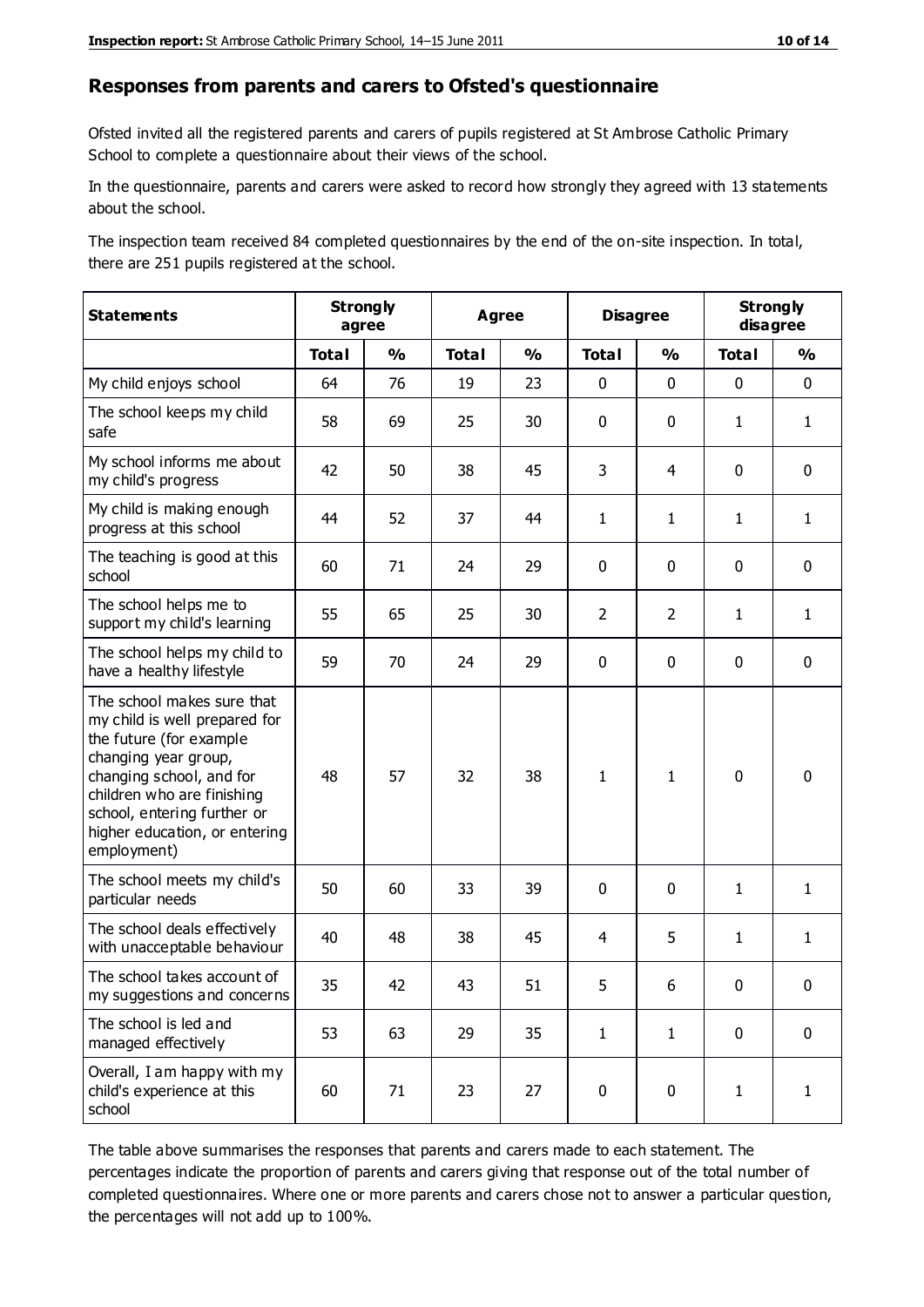# **Glossary**

| Grade   | <b>Judgement</b> | <b>Description</b>                                                                                                                                                                                                            |
|---------|------------------|-------------------------------------------------------------------------------------------------------------------------------------------------------------------------------------------------------------------------------|
| Grade 1 | Outstanding      | These features are highly effective. An outstanding school<br>provides exceptionally well for all its pupils' needs.                                                                                                          |
| Grade 2 | Good             | These are very positive features of a school. A school that<br>is good is serving its pupils well.                                                                                                                            |
| Grade 3 | Satisfactory     | These features are of reasonable quality. A satisfactory<br>school is providing adequately for its pupils.                                                                                                                    |
| Grade 4 | Inadequate       | These features are not of an acceptable standard. An<br>inadequate school needs to make significant improvement<br>in order to meet the needs of its pupils. Ofsted inspectors<br>will make further visits until it improves. |

### **What inspection judgements mean**

## **Overall effectiveness of schools**

|                       | Overall effectiveness judgement (percentage of schools) |      |                     |                   |
|-----------------------|---------------------------------------------------------|------|---------------------|-------------------|
| <b>Type of school</b> | <b>Outstanding</b>                                      | Good | <b>Satisfactory</b> | <b>Inadequate</b> |
| Nursery schools       | 46                                                      | 48   | 6                   |                   |
| Primary schools       | 6                                                       | 47   | 40                  | 7                 |
| Secondary schools     | 12                                                      | 39   | 38                  | 11                |
| Sixth forms           | 13                                                      | 42   | 41                  | 3                 |
| Special schools       | 28                                                      | 49   | 19                  | 4                 |
| Pupil referral units  | 14                                                      | 45   | 31                  | 10                |
| All schools           | 10                                                      | 46   | 37                  |                   |

New school inspection arrangements were introduced on 1 September 2009. This means that inspectors now make some additional judgements that were not made previously.

The data in the table above are for the period 1 September 2010 to 31 December 2010 and are consistent with the latest published official statistics about maintained school inspection outcomes (see **[www.ofsted.gov.uk](http://www.ofsted.gov.uk/)**).

The sample of schools inspected during 2010/11 was not representative of all schools nationally, as weaker schools are inspected more frequently than good or outstanding schools.

Percentages are rounded and do not always add exactly to 100.

Sixth form figures reflect the judgements made for the overall effectiveness of the sixth form in secondary schools, special schools and pupil referral units.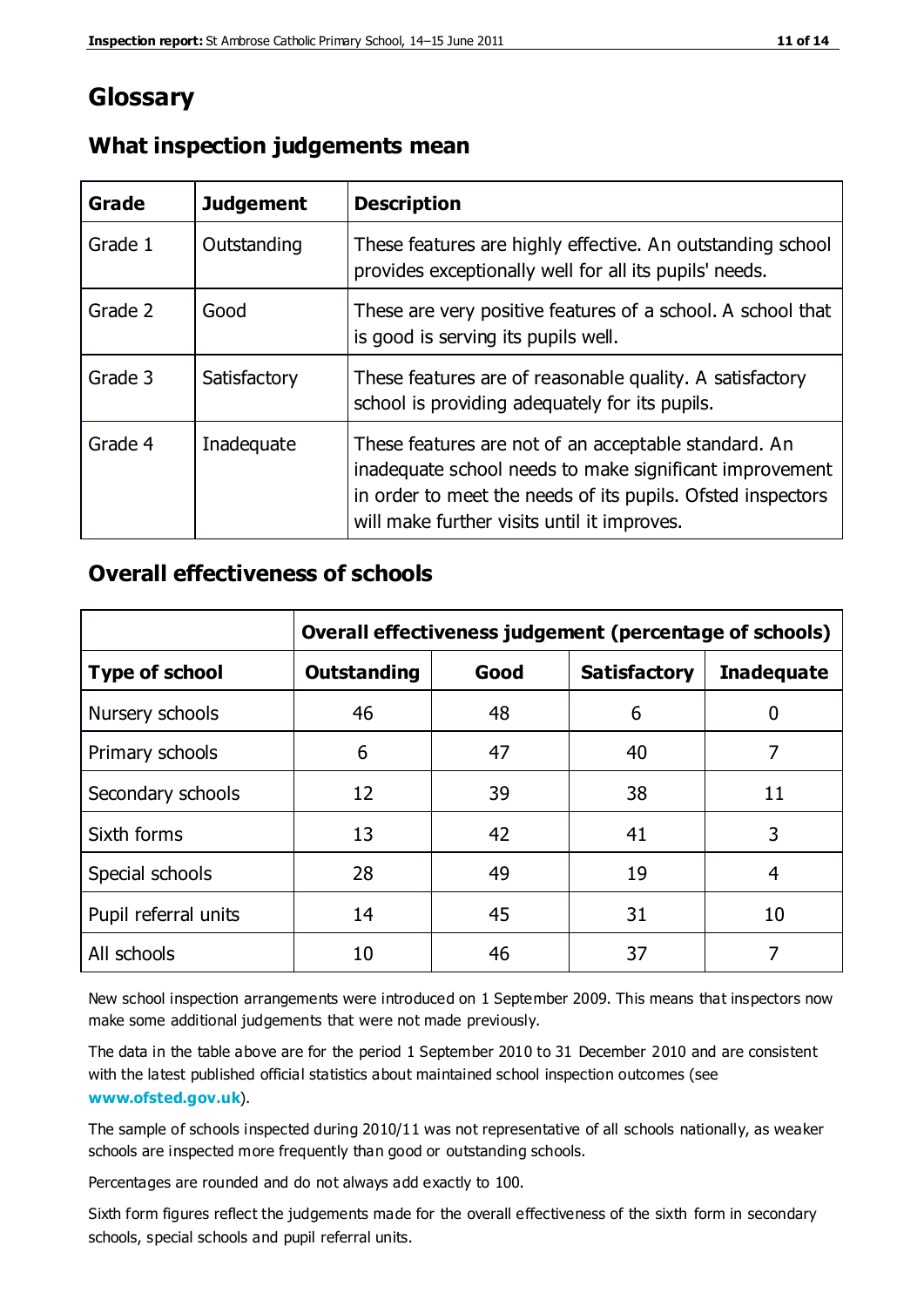# **Common terminology used by inspectors**

| Achievement:               | the progress and success of a pupil in their learning,<br>development or training.                                                                                                                                                          |
|----------------------------|---------------------------------------------------------------------------------------------------------------------------------------------------------------------------------------------------------------------------------------------|
| Attainment:                | the standard of the pupils' work shown by test and<br>examination results and in lessons.                                                                                                                                                   |
| Capacity to improve:       | the proven ability of the school to continue<br>improving. Inspectors base this judgement on what<br>the school has accomplished so far and on the quality<br>of its systems to maintain improvement.                                       |
| Leadership and management: | the contribution of all the staff with responsibilities,<br>not just the headteacher, to identifying priorities,<br>directing and motivating staff and running the school.                                                                  |
| Learning:                  | how well pupils acquire knowledge, develop their<br>understanding, learn and practise skills and are<br>developing their competence as learners.                                                                                            |
| Overall effectiveness:     | inspectors form a judgement on a school's overall<br>effectiveness based on the findings from their<br>inspection of the school. The following judgements,<br>in particular, influence what the overall effectiveness<br>judgement will be. |
|                            | The school's capacity for sustained<br>improvement.                                                                                                                                                                                         |
|                            | Outcomes for individuals and groups of pupils.                                                                                                                                                                                              |
|                            | The quality of teaching.                                                                                                                                                                                                                    |
|                            | The extent to which the curriculum meets<br>pupils' needs, including, where relevant,<br>through partnerships.                                                                                                                              |
|                            | The effectiveness of care, guidance and<br>support.                                                                                                                                                                                         |
| Progress:                  | the rate at which pupils are learning in lessons and<br>over longer periods of time. It is often measured by<br>comparing the pupils' attainment at the end of a key                                                                        |

stage with their attainment when they started.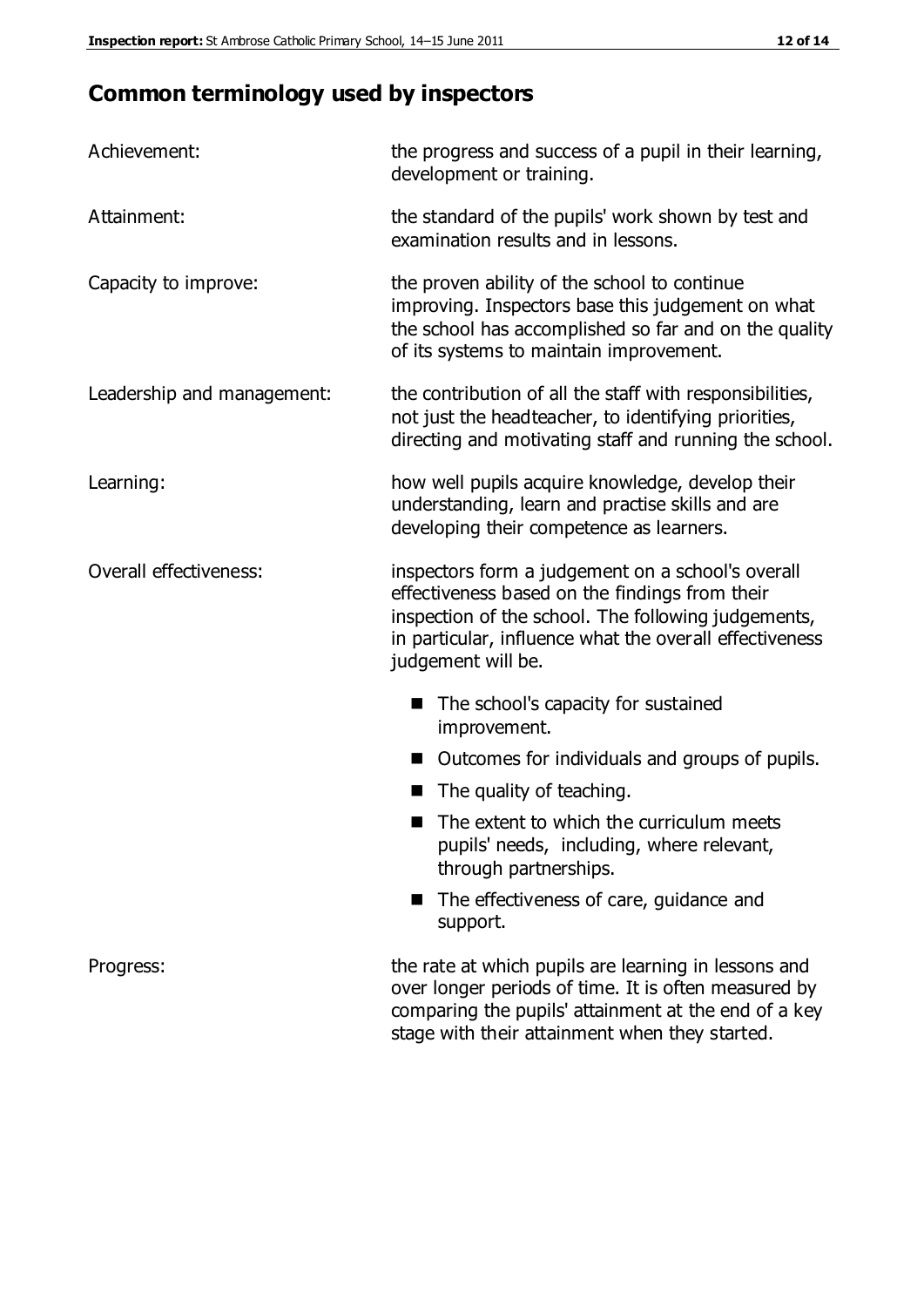### **This letter is provided for the school, parents and carers to share with their children. It describes Ofsted's main findings from the inspection of their school.**

June 16th 2011

#### Dear Pupils,

#### **Inspection of St Ambrose Catholic Primary School, Liverpool, L24 7SF**

Thank you for your friendly welcome when we inspected your school recently. You were polite and helpful and made our work a real pleasure. We appreciate the time you spent talking to us and showing us your work. Many of you told us that you enjoy school and feel very safe. You also told us that most lessons are fun and said 'staff really take care of us', and we agree.

We judge that St Ambrose is a good school and some of its work is outstanding. All the adults who work with you know you well. They are doing a good job and make sure that good teaching helps you to reach average, and sometimes above-average, standards. The school takes excellent care of you. You showed us how well you understand how to keep safe and live healthily and also impressed us with your kindness and understanding towards each other. We saw how well you all get on together and look after each other. Children in the Early Years Foundation Stage also make really good progress and get on well together.

Part of our job is to see what your school could do better. We have asked the adults to make sure you develop strong key skills in writing and mathematics and to keep on working hard to improve the rate of attendance.

You can help by attending every day, taking good care in the presentation of your work and regularly practising your mental mathematics.

Thank you again for making our visit such a lovely experience. On behalf of the inspection team I wish you and all your friends well, and we send you our very best wishes for the future.

Yours sincerely,

Judith Straw

Lead Inspector